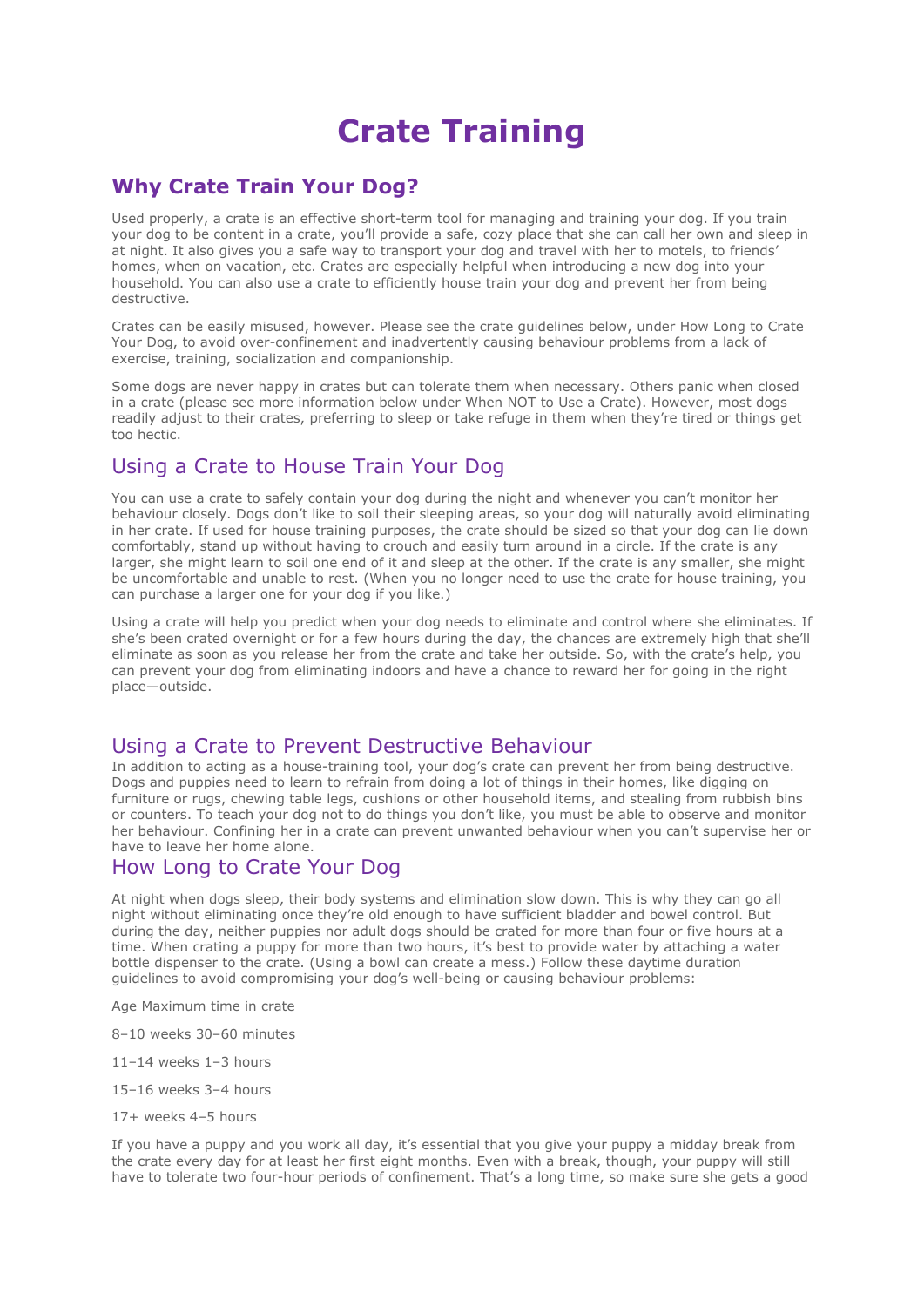romp in the morning before you leave for work, during lunch and after work. If you can't go home during your lunch break, you can hire a dog walker to visit your puppy midday, but keep in mind that she still needs quality time with you. She should get to enjoy some playtime in the morning and another play and training session when you come home from work.

If you're using the crate for house training, remember that it's a temporary tool. Your goal is to create a dog who can be trusted to have freedom in at least part of your house while you're gone. When you've accomplished this, you can still keep the crate for your dog to sleep or hang out in. Just remove the door or leave it open.

An adult dog can be crated for as long as eight hours on occasion, but daily crating of this length is NOT recommended and could compromise your dog's mental and physical well-being. Be sure that she's received adequate exercise before a long stay in the crate—at least 30 to 60 minutes. If your dog is crated overnight as well, she should receive at least 60 to 90 minutes of outdoor exercise in the morning and before being put back in the crate at night.

## When NOT to Use a Crate

Dogs who suffer from separation anxiety should not be confined in a crate instead locate a qualified Animal Behaviourist in your area. Signs of separation anxiety include;

- Destructiveness, vocalizing or house soiling during the first 30 minutes after you leave your dog alone in the house
- Destructive behaviours that consistently occur only when she's left by herself in the house
- Destructive behaviour directed at windows, doors, flooring in front of doors or items with your scent, like seat cushions or the TV remote.

Some dogs don't tolerate crating well due to other types of fears or anxieties, like thunder phobia. Don't crate your dog if you see signs of anxiety when she's crated, such as:

- Damage to the crate from your dog's attempts to escape
- Damage to surrounding objects that she's been able to reach while inside the crate
- Wet chest fur or a lot of wetness in the bottom of the crate from drooling
- Urination or defection in the crate
- Your dog moves the crate while she's inside
- Excessive barking or howling during your absence (You can get reports from neighbours or record your dog's behaviour using a video camera.)

In addition, don't crate your puppy or dog if:

- She's too young to have sufficient bladder or bowel control
- She has diarrhoea
- She's vomiting
- You must leave her alone for longer than the time indicated in the crate duration guidelines above
- She hasn't eliminated shortly before going in the crate
- The temperature is uncomfortably high
- She has not had sufficient exercise, companionship and socialization

# How to Crate Train Your Dog: The Weekend Plan

Some trainers and behaviourists recommend introducing your dog to a new crate very gradually, over a period of a week or more. This method works well for timid dogs who fear confinement and for dogs who have already learned to dislike crates. But many dogs can learn to use crates more easily, and many people just don't have the time to devote an entire week or more to training before being able to use a crate.

If you need to start using a crate as soon as possible, try the following Weekend Crate Training plan. After your training sessions on Saturday and Sunday, you'll be able to start confining your dog in her crate on Monday.

To successfully use this crate-training plan, you'll need to follow the directions below, step by step. It's important to avoid skipping ahead and leaving your dog alone in the crate before she's ready. To confine your dog at night over the weekend, put her in a small, safe area instead. You can use an exercise pen or baby gate to block off part of your kitchen, a bathroom or a laundry room. Make sure that the area is dog-proofed and free of things that your dog shouldn't chew. You can leave her with something comfy to lie on, some water, her toys and some chew things to keep her occupied. It's best not to leave your dog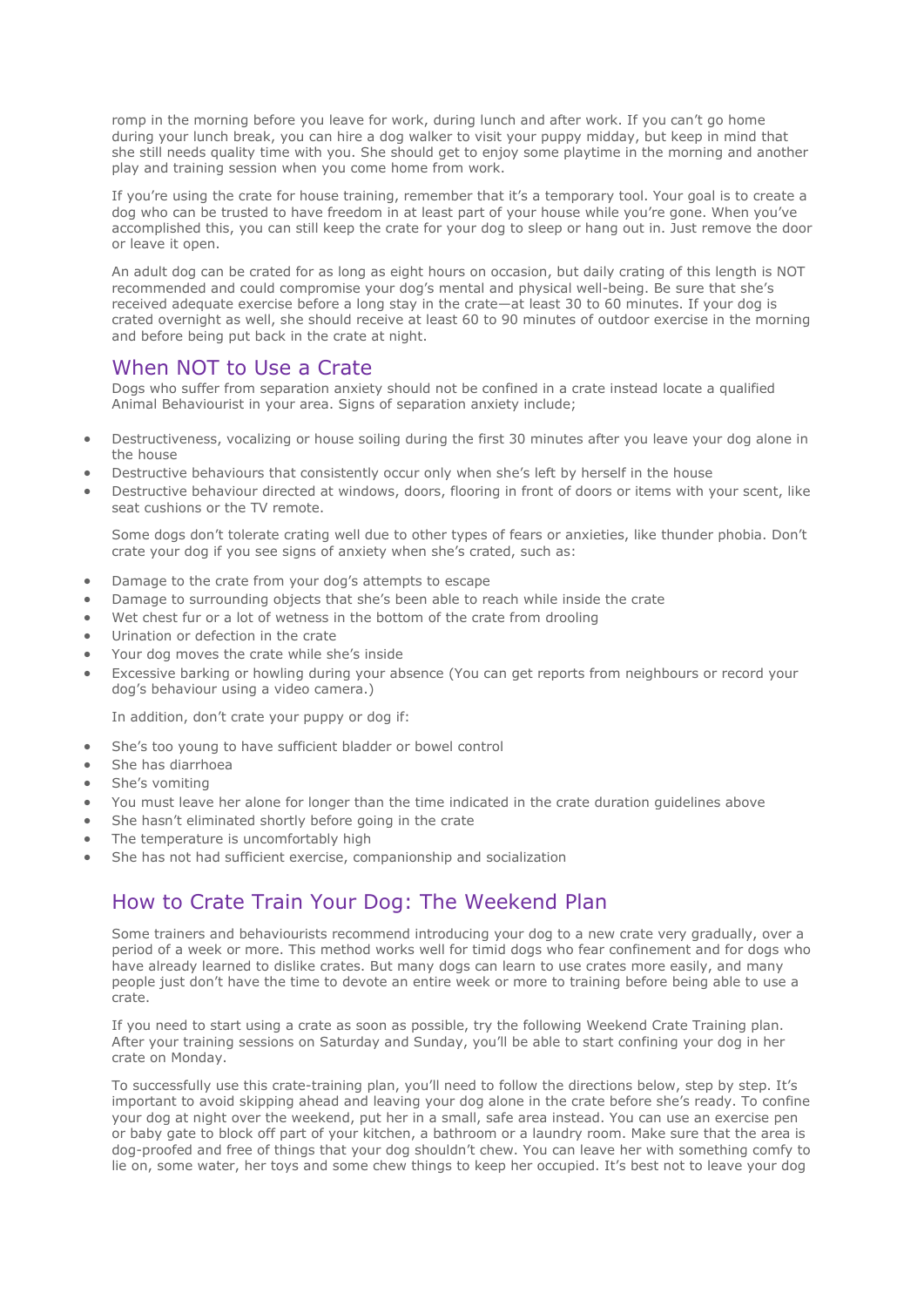home alone at all during the day on Saturday or Sunday. If you must do so for some reason, you can use the same dog-proofed area so as not to deviate from your training plan.

#### Preparation Choosing a Crate

Pet supply stores and online vendors sell wire crates, plastic airline crates and mesh crates. Each style has its own advantages. Wire crates usually collapse for easy storage and portability, and they provide more ventilation than plastic ones. Plastic crates seem especially den-like and might make dogs feel safer and more secure when they're inside. Mesh crates provide privacy for dogs and are the most portable, but they aren't very durable. Some dogs chew through them and escape.

### Comfy Crate

After choosing which kind of crate to use, it's important to make the new crate comfortable. Put it in a room where you spend lots of time, but out of the way of foot traffic. Next, put a soft bed or blanket and a toy or two inside. You can even put a shirt you've recently worn into the crate so your dog will feel comforted by your scent. (If your dog likes to chew fabric, you can skip this part.) If you purchase a wire crate for your dog, she might like to have a blanket or towel draped over it to create a more "denlike" feel.

### Friday Night: Before You Start Training

The most important part of crate training is teaching your dog to associate her crate with things she loves. Try the ideas below to convince your dog that her new crate is the place to be:

#### The Treat Fairy

Leave the crate door wide open and make sure your dog has access to the room where you've set up the crate. Every so often, when she's not looking, sneakily toss a few treats around and into the crate so she can discover them on her own. Use something that your dog will love, like small pieces of chicken, cheese, hot dog or liver. You can also leave an exciting new toy, a delicious chew bone or a stuffed KONG® toy inside the crate. Periodically leave special treats in your dog's crate throughout the evening—and continue to do so every day or so for the next few weeks. If your dog sometimes finds surprise goodies in her crate, she'll start to love it, and she'll probably go into it often just to see if the "Treat Fairy" has come.

#### Room Service

When it's dinnertime for your dog, place her bowl inside the crate and leave the door open. Try putting the bowl in the back of the crate so your dog has to stand inside the crate to eat. If she seems too uncomfortable to go into the crate at first, you can put the bowl just inside the door instead. That way, she only has to put her head in the crate. Over time, as your dog becomes more and more comfortable stepping inside, you can move the bowl all the way to the back of the crate and, eventually, close the crate door while she eats her meals.

#### Prepare Supplies for Saturday and Sunday

Over the next couple of days, you'll reward your dog often for going into her crate. It's a good idea to prepare some treats in advance. Cut some chicken, cheese, hot dogs, soft dog treats or liver into bitesized pieces and set them aside for later use. You can also stuff two or three KONGs, which you'll give your dog when you start to increase the length of time she stays in her crate.

### Saturday Morning: Let the Crate Fun Begin!

You're ready to get started. Gather the treats you prepared and take your dog to the crate.

#### Step One: Follow the Treat

You can do the following exercises sitting on the floor or in a chair right next to the crate.

- Give a cue to ask your dog to go into the crate, such as "Go to bed." (Choose whatever cue you like, just be sure you always use the same one.)
- Show your dog one of the treats and toss it in the crate. After she goes inside to eat it, praise her enthusiastically and feed her another treat while she's still inside.
- Say "Okay" to let your dog know she can come out again. You don't need to reward her when she comes out of the crate. She needs to learn that all good things happen when she's inside the crate.

Repeat the steps above 10 times. Take a short break (just a few minutes), and then do another set of 10 repetitions. After your second set, end the training session.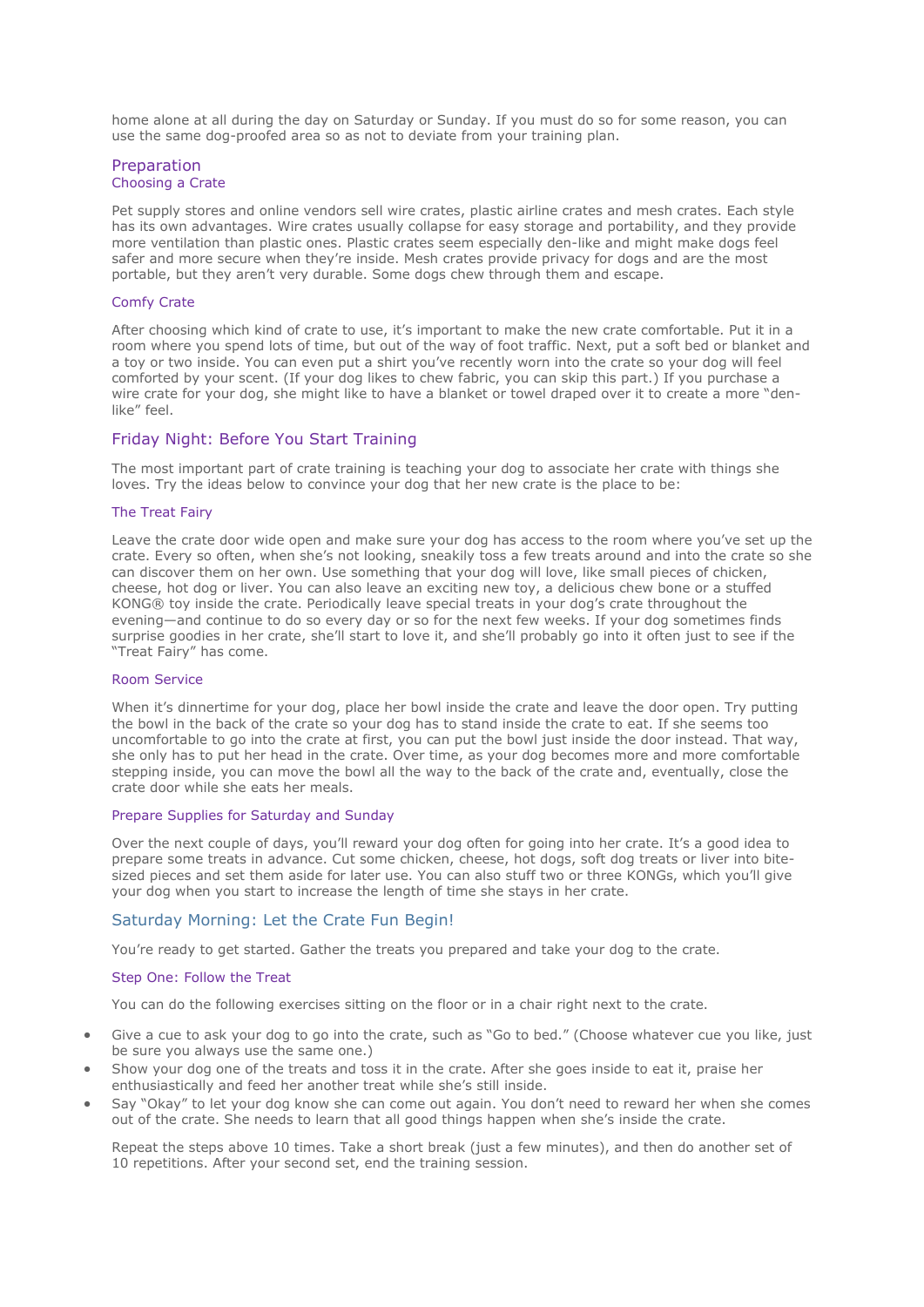#### Step Two: Earn the Treat

Later on in the morning, collect some treats and bring your dog to the crate for more training. Now that she's practiced following a treat into the crate, try asking her to go in before rewarding her with the treat.

- To warm up, do a couple of repetitions just like you did before—throwing the treat into the crate so that your dog follows it. Then you can change the rules a little.
- Give your cue, "Go to bed," and point to the crate instead of throwing a treat into it. (When you point, it might help to move your arm like you did when tossing a treat into the crate. The familiar motion can remind your dog what she's supposed to do.)
- When your dog goes in, praise her and immediately give her a couple of treats while she's still in the crate.
- Say "Okay" and let your dog come out of the crate.

Do 10 repetitions and then take a short break. Repeat the exercise another 10 times—or until your dog seems to know the game and enters and exits readily when you ask her to.

If your dog seems nervous about going into the crate or confused about what she's supposed to do when you say the cue, go back and practice Step One for a while longer. When your dog confidently rushes into the crate to get her treat, you can try Step Two again.

### Saturday Afternoon: Close the Crate Door

Now it's time to get your dog used to being in the crate with the door closed.

- To warm up, do a couple of repetitions just like you did before. Say "Go to bed," point to the crate, reward your dog with a treat when she goes in and then say "Okay" to let her know she can come out.
- Now you'll try closing the crate door for just a moment. Give your cue "Go to bed" and point to the crate.
- When your dog goes in the crate, praise her and immediately give her a treat. Then gently close the crate door. (You don't have to latch it yet.) Feed your dog two or three treats through the closed crate door and continue to praise her while she's in the crate.
- Say "Okay" and open the crate door to let your dog come out. (If your dog seems stressed or panicked with the door briefly closed, break down this exercise into two phases: in the first phase, just close the door halfway, give a treat and release your dog; in the second phase, close the door all the way.)

Do 10 repetitions and then take a break for a minute or two. Then repeat the exercise 10 more times, slowly building up the time your dog stays in the crate with the door closed. As you increase the time, throw in some easy repetitions, too. Start with 1 second, then increase to 5. Try 8 seconds, then go back to 3. Increase to 10 seconds, then 15, then 20, then an easy 5. Continue to generously reward your dog whenever she's in the crate. After you finish your second set of 10 repetitions, take a half-hour break. Then repeat the exercise again. Over the afternoon, try to build up to having your dog stay in the crate for one minute.

### Saturday Evening: Introduction to Alone Time

When your dog is used to hanging out in her crate with the door closed while you sit nearby, you can move on to the next step: leaving her alone for a little while. Repeat the exercise you've been practicing, just as it's described above—but this time, latch the crate door and start to move away from the crate.

- To warm up, do a couple of repetitions like you did in the afternoon. Sit on the floor or in a chair next to your dog's crate. Say "Go to bed" and point to the crate. When your dog goes in, close the crate door and reward her with a few treats while she stays in the crate. After about 30 seconds, say "Okay" and open the crate door to let your dog out.
- Now you'll close the crate door briefly. Say your cue, "Go to bed," and point to the crate. When your dog goes in, close and latch the crate door, and then give her a treat.
- Stand up and give your dog another treat. Take a few steps away from the crate and then return to give your dog a treat.
- Say "Okay" and open the crate door to let your dog come out.

Repeat the steps above 10 times, each time walking away in a different direction. After a short break, do 10 more repetitions, slowly building up the time your dog stays in the crate while you walk around the room. As you increase the time, throw in some easy repetitions. Start with 10 seconds, then increase to 15. Try 20 seconds, then go back to 10. Increase to 30 seconds, drop to 15, then up to 45, and then an easy 5. Continue to return to the crate and reward your dog every few seconds while she's inside. In the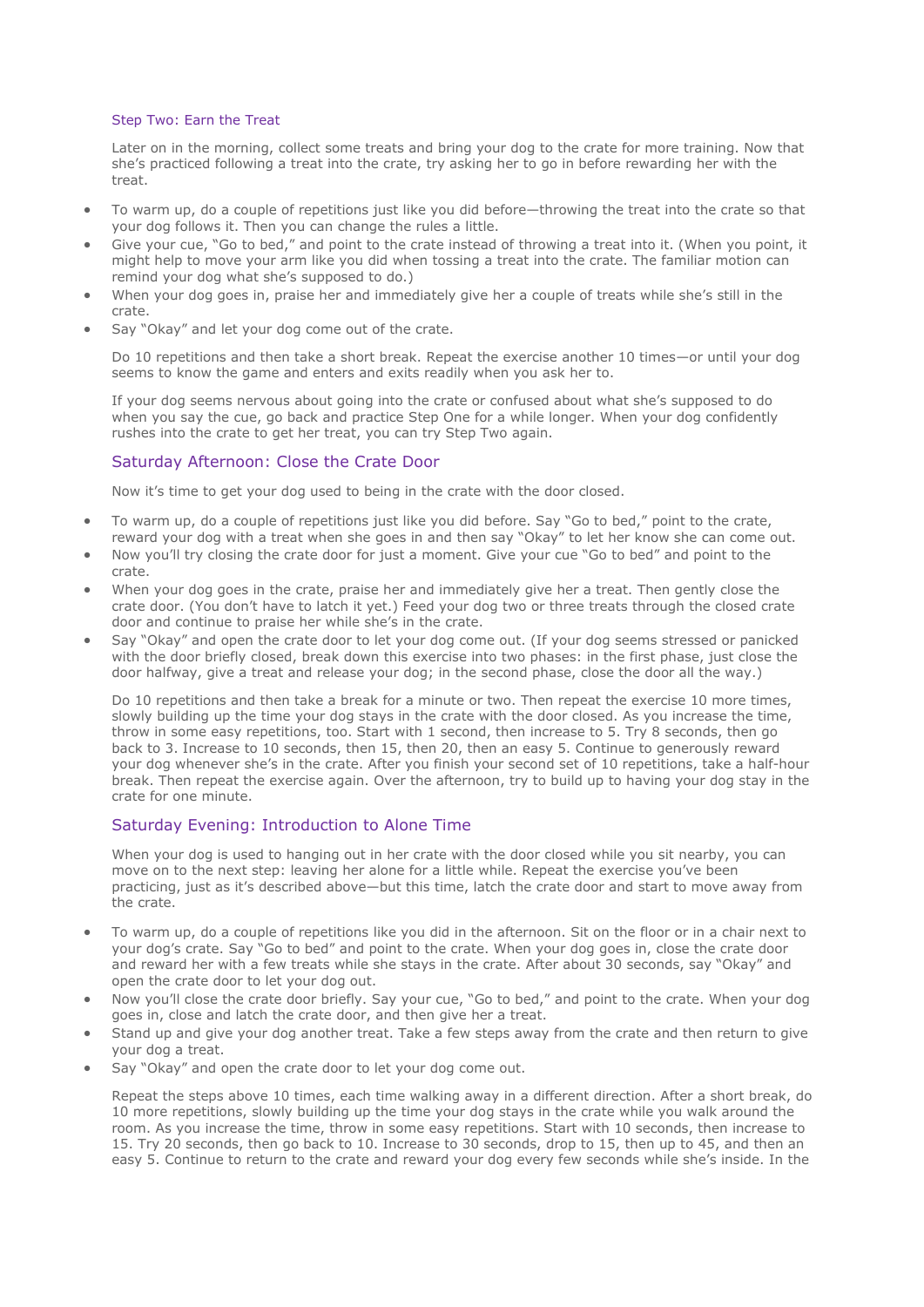beginning, be very generous. As your dog becomes more and more comfortable resting in her crate, you can gradually decrease how frequently you treat her.

After you finish your second set of 10 repetitions, take a half-hour break. Then repeat the exercise another 10 times. Start leaving the room for a few seconds at a time, always returning to reward your dog while she's in the crate. Try to work up to having your dog stay in the crate for one minute while you walk around the room and briefly leave the room.

### Sunday Morning: TV Time

This morning, you'll teach your dog to relax for longer periods in her crate. You'll need some treats, a new tasty chew bone or a KONG toy stuffed with something wonderful, like a little peanut butter or cream cheese, and something to occupy yourself. Ask your dog to go in her crate. When she does, praise her and give her the chew bone or stuffed KONG. Then close the crate door and settle down to watch TV or read a book in the same room. Keep your dog in her crate for about half an hour. (If she finishes her chew, you can periodically give her a treat or two, as long as she stays quiet.)

When the half hour is up, calmly open the crate and say "Okay," so that your dog can come out. Take her chew thing away, and don't reward her with treats when crate time is over. In fact, it's best if you just ignore your dog for a few minutes. Again, you want her to learn that great things happen while she's in the crate, not when she comes out. Take a break from training for a while. An hour or two later, you can repeat the exercise.

#### Canine Complaining

At this point in your training, your dog might start to object to confinement in her crate. If she barks or whines, you have two options:

- Ignore her entirely. (Get yourself a pair of earplugs if you need to.) She's trying to get your attention, so don't reward her barking by giving it to her! Pretend she's invisible. As soon as she stops vocalizing for a few seconds, you can give her a treat. With repetition, your dog will learn that she gets ignored if she makes noise, but if she's quiet, you deliver tasty treats.
- As soon as your dog starts to bark or whine, make some sort of noise to let her know that she's made a mistake. You can say "Oops!" or "Too bad," and then immediately leave the room. Don't come back until your dog has been quiet for at least 5 to 10 seconds. With repetition, your dog will learn that making noise makes you instantly leave but being quiet makes you come back.

It's important that you respond consistently when your dog makes noise in her crate. It might be frustrating at first, but if you stick to your plan, she'll learn that it's in her best interest to rest quietly when crated.

## Sunday Afternoon: Alone Time

Before moving on to Sunday afternoon exercises, give your dog a good workout. Take her outside on a brisk walk or jog, play fetch or tug, or give her a chance to play with a dog buddy. Crate training will be easier if she's tired. After you've exercised your dog, repeat the training steps you practiced this morning, but this time, instead of settling down to relax in the same room as your dog, you'll move around the house.

- Ask your dog to go in her crate. When she does, hand her a delicious chew bone or a stuffed KONG. Then close the crate door and walk out of the room.
- Stay out of the room for 10 minutes. After the time's up, you can return and let your dog out of the crate. (If she hasn't finished working on her chew thing, take it away after she leaves the crate. She only gets special goodies during crate time.) If your dog makes noise in the crate while you're gone, don't return to let her out until she's been quiet for 5 to 10 seconds.
- After a short break, repeat the exercise.

This afternoon, continue to repeat the steps above, slowly building up the time your dog stays in her crate. Try to work up to one full hour of alone time.

### Sunday Evening: Time to Leave the House

If your dog can quietly rest in her crate for an hour while you move around the house, you're ready to leave her home alone. Ask your dog to go in her crate and give her something delicious to chew or eat, just like you did before. Then close the crate and, without saying any goodbyes, leave the house for about 10 minutes. When you return, calmly let your dog out of her crate and take away her chew. Resist the urge to celebrate. Your dog will feel most comfortable going into and out of her crate if you act like it's no big deal.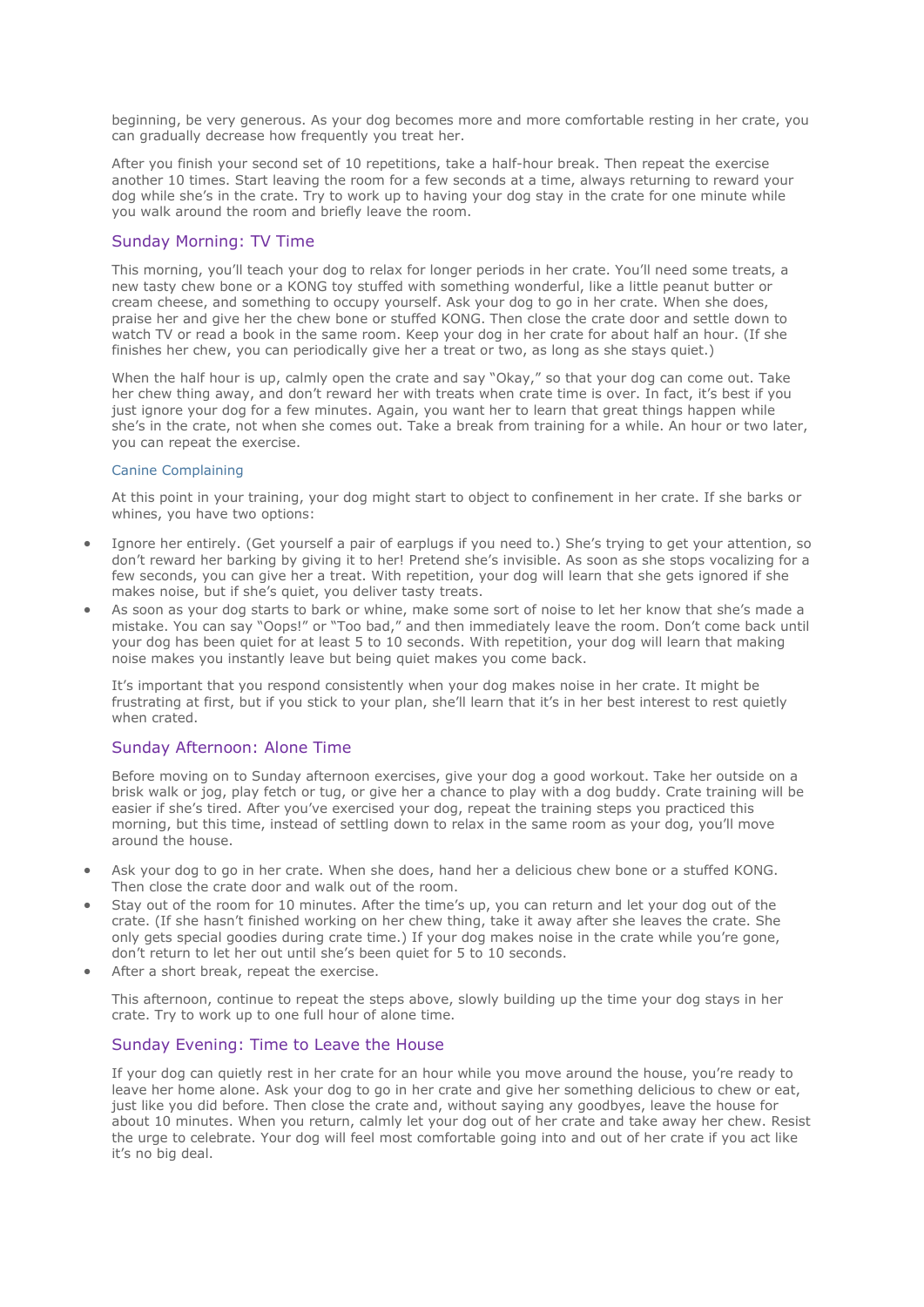Repeat the exercise as often as possible before bedtime, with exercise and potty breaks in between training times. Try to build up to leaving your dog in her crate, home alone, for an hour or two.

# The Weekend's Over… What Next?

Now that you've completed the Weekend Crate Training plan, your dog can start to stay in her crate whenever you leave the house, overnight and when you can't directly supervise her during the day. Abide by the crate duration guidelines above, and keep the following tips in mind to make sure your dog continues to feel comfortable in the crate:

- Always try to thoroughly exercise your dog before crating her. (Aim for at least 30 to 60 minutes of aerobic exercise.) If you crate your dog while you're at work and overnight, she'll need lots of quality play time and exercise with you when she's not in her crate.
- Always take your dog out for a toilet break before crating her and right after letting her out of the crate.
- Continue to feed your dog her meals inside the crate and always leave her with something safe to chew when she's in her crate. If you reserve special things, like dinner, new chew bones, stuffed KONGs and pig ears for crate time, your dog will learn to love going into her crate.
- Leave your dog's crate open so that she can access it at all times. Many dogs choose to rest inside their crates even when they don't have to.

# Troubleshooting

### My Dog Makes Noise in the Crate

Although it might be difficult, resist the urge to yell at your dog if she complains in her crate. She might respond by quieting down—but the attention from you, even though it's negative attention, might increase her barking and whining instead. Scolding might also upset your dog, and you want to make her time in the crate as stress-free as possible. It's also crucial to avoid breaking down and releasing your dog from the crate when she's making noise. Doing this will send her a clear message: If she barks and whines long enough, you'll eventually let her out! The key is to teach your dog that you won't let her out of the crate if she's making noise—but you will reward her with treats or let her out if she stops.

However, if you have a young puppy, she might not be able to sleep through the night without having to eliminate. If your puppy whines in the middle of the night and you think she might need to go out, do let her out of the crate. Then you can take her directly to the place where you'd like her to eliminate and wait. If she doesn't go within a minute or two, take her back inside and return her to her crate. Don't let her romp around during the potty break. You don't want her to learn that if she whines in her crate, you'll take her out for playtime!

### My Dog Is Afraid to Go Into the Crate

Dogs who seem very nervous about going into crates might need preliminary training with crate-like objects. If your dog seems reluctant to step into a crate, you can try teaching her to walk under a suspended tarp or blanket, step between two upright boards or lie down in the bottom half of an airline crate (with the top removed) before trying to coax her into an enclosed crate. When you start training with an airline or wire crate, it might make your dog more comfortable to remove the door or simply leave it ajar. If you have a mesh crate, flip the door up over the roof to keep it open. It can also help to teach your dog Sit, Down, Stay, Step Forward and Step Back. These skills will give you more control when you're asking your dog to do specific behaviours in and around her crate.

After some preliminary training with less scary crate-like objects, you can try Weekend Crate Training, but instead of spending a day on each step, try going through the plan more slowly. Only progress to the next step when your dog seems completely comfortable.

#### My Dog Panics in the Crate

If your dog experiences extreme anxiety when you try to confine her in a crate, let her out immediately and seek the help of an Animal Behaviourist.

#### My Dog Guards Things or Behaves Aggressively in Her Crate

Dogs who guard their belongings sometimes also guard the area around their crates. If your dog has guarded objects, food or places in the past, always be cautious when walking by her open crate or when removing her from the crate. Avoid reaching into the crate to pull your dog out. Instead, you can entice her out.

Some dogs seem to feel vulnerable and trapped when they're in crates or other small spaces. These dogs might react with aggression when approached by unfamiliar people or dogs while inside their crates. If this sounds like your dog, please seek guidance from an Animal Behaviourist.